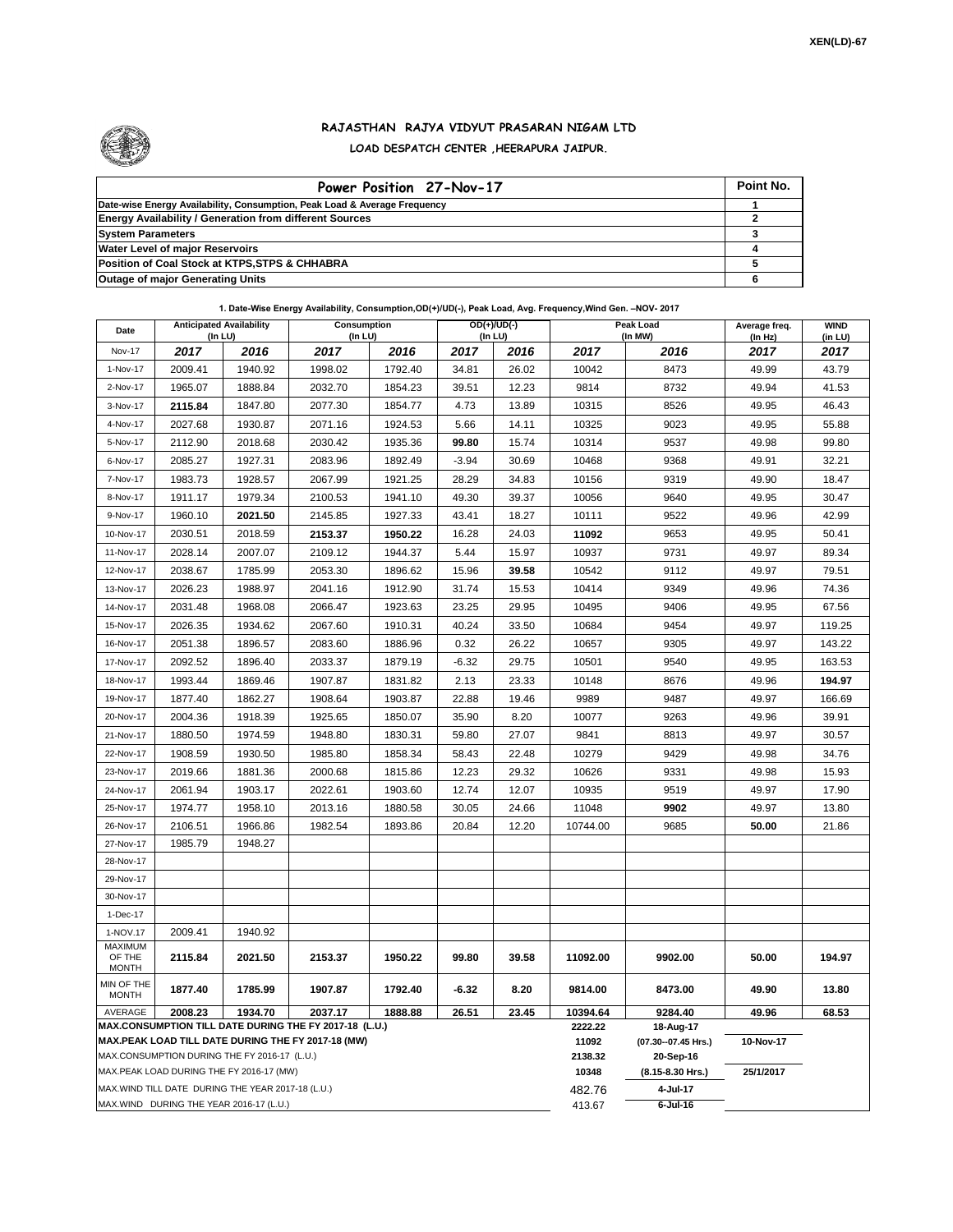## **2.Anticipated Availability/Generation From Different Sources**

|                |                                                                                    |                                                  |                                  | (In LU)                      |                                                  |                                  |                              |                                                  |                                  |                              |
|----------------|------------------------------------------------------------------------------------|--------------------------------------------------|----------------------------------|------------------------------|--------------------------------------------------|----------------------------------|------------------------------|--------------------------------------------------|----------------------------------|------------------------------|
| S.No.          | Sources Available to Rajasthan /<br>Installed Capacity as on 30.09.2016<br>(In MW) | Prior<br>assessment<br>of Avail. For<br>next Day | Prior<br>assessment<br>of Avail. | Actual<br>Energy<br>Received | Prior<br>assessment<br>of Avail. For<br>next Day | Prior<br>assessment<br>of Avail. | Actual<br>Energy<br>Received | Prior<br>assessment<br>of Avail. For<br>next Day | Prior<br>assessment<br>of Avail. | Actual<br>Energy<br>Received |
|                |                                                                                    |                                                  | 24-Nov-17                        |                              |                                                  | 25-Nov-17                        |                              |                                                  | 26-Nov-17                        |                              |
| 1              | KTPS (1240/1240)                                                                   | 227.00                                           | 227.00                           | 181.91                       | 253.00                                           | 227.00                           | 193.36                       | 223.00                                           | 253.00                           | 179.79                       |
| $\mathbf{2}$   | STPS (1500/1500)                                                                   | 273.00                                           | 273.00                           | 228.17                       | 168.00                                           | 273.00                           | 232.02                       | 55.00                                            | 168.00                           | 81.37                        |
| 3              | DHOLPUR GAS CCPP (330/330)                                                         | 0.00                                             | 0.00                             | 33.26                        | 0.00                                             | 0.00                             | 33.52                        | 0.00                                             | 0.00                             | 32.81                        |
| 4              | RAMGARH (273.5/273.5)                                                              | 44.00                                            | 44.00                            | 43.90                        | 44.00                                            | 44.00                            | 43.14                        | 44.00                                            | 44.00                            | 41.96                        |
| 5<br>6         | RAPP-A(200/200)<br>MAHI (140/140)                                                  | 42.00<br>0.00                                    | 42.00<br>0.00                    | 42.83<br>7.75                | 42.00<br>0.00                                    | 42.00<br>0.00                    | 42.71<br>7.96                | 42.00<br>0.00                                    | 42.00<br>0.00                    | 42.80<br>7.59                |
| $\overline{7}$ | CHAMBAL (RPS+JS) (135.5/271)                                                       | 38.62                                            | 38.62                            | 35.07                        | 38.62                                            | 38.62                            | 38.30                        | 38.62                                            | 38.62                            | 34.94                        |
| 8              | GIRAL LIGNITE (250/250)                                                            | 0.00                                             | 0.00                             | 0.00                         | 0.00                                             | 0.00                             | 0.00                         | 0.00                                             | 0.00                             | 0.00                         |
| 9              | CHHABRA TPS 1000/1000)                                                             | 162.00                                           | 221.00                           | 265.88                       | 221.00                                           | 162.00                           | 237.65                       | 221.00                                           | 221.00                           | 299.51                       |
| 10             | ADANI (TPS) + KALISINDH (TPS)<br>(1200+1200/1320+1200)                             | 263.73                                           | 271.50                           | 253.13                       | 401.70                                           | 263.73                           | 256.35                       | 402.43                                           | 401.70                           | 338.48                       |
| 11             | WIND FARM (3980.40/4119.15)                                                        | 9.75                                             | 18.25                            | 17.90                        | 17.25                                            | 9.75                             | 13.80                        | 12.60                                            | 17.25                            | 21.86                        |
| 12             | SOLAR POWER(737.70/1295.70)                                                        | 0.00                                             | 0.00                             | 4.26                         | 0.00                                             | 0.00                             | 0.00                         | 0.00                                             | 0.00                             | 0.00                         |
| 13<br>14       | CAPTIVE POWER PLANTS                                                               | 0.00<br>0.00                                     | 0.00<br>0.00                     | 0.00<br>0.00                 | 0.00<br>0.00                                     | 0.00<br>0.00                     | 0.00<br>0.00                 | 0.00<br>0.00                                     | 0.00<br>0.00                     | 0.00                         |
| 15             | REGIONAL (INTRA STATE) O.A. (VLTPS)<br>OPEN ACCESS                                 | 1.87                                             | 24.85                            | 24.85                        | $-4.28$                                          | 1.87                             | 1.87                         | $-1.08$                                          | $-4.28$                          | 0.00<br>$-4.28$              |
| 16             | BIOMASS - (101.95/119.25)                                                          | 4.00                                             | 4.00                             | 3.72                         | 6.00                                             | 4.00                             | 5.52                         | 8.00                                             | 6.00                             | 7.63                         |
| 17             | BARSINGHSAR LTPS(250/250)                                                          | 54.00                                            | 54.00                            | 52.47                        | 54.00                                            | 54.00                            | 52.56                        | 54.00                                            | 54.00                            | 52.82                        |
| 18             | RAJWEST (1080/1080)                                                                | 190.00                                           | 172.00                           | 159.63                       | 200.00                                           | 190.00                           | 180.48                       | 201.00                                           | 200.00                           | 181.08                       |
|                | <b>TOTAL (A): 1-18</b>                                                             | 1309.97                                          | 1390.22                          | 1354.73                      | 1441.29                                          | 1309.97                          | 1339.24                      | 1300.57                                          | 1441.29                          | 1318.35                      |
| 19             | <b>BBMB COMPLEX</b>                                                                |                                                  |                                  |                              |                                                  |                                  |                              |                                                  |                                  |                              |
|                | a) BHAKRA(230.79/1516.3)                                                           | 20.21                                            | 20.53                            | 20.41                        | 20.85                                            | 20.21                            | 20.40                        | 21.72                                            | 20.85                            | 21.08                        |
|                | b) DEHAR (198/990)<br>c) PONG (231.66/396)                                         | 8.34<br>20.93                                    | 8.34<br>21.78                    | 7.78<br>21.12                | 8.34<br>22.54                                    | 8.34<br>20.93                    | 7.21<br>22.07                | 8.34<br>21.40                                    | 8.34<br>22.54                    | 8.18<br>21.21                |
|                | TOTAL : a TO c                                                                     | 49.48                                            | 50.65                            | 49.31                        | 51.73                                            | 49.48                            | 49.68                        | 51.47                                            | 51.73                            | 50.47                        |
| 20             | <b>CENTRAL STATIONS</b>                                                            |                                                  |                                  |                              |                                                  |                                  |                              |                                                  |                                  |                              |
|                | d) SINGRAULI<br>(300/2000)                                                         | 48.60                                            | 48.62                            | 48.60                        | 48.60                                            | 48.60                            | 48.41                        | 48.60                                            | 48.60                            | 48.60                        |
|                | e) RIHAND<br>(310.24/3000)                                                         | 112.53                                           | 112.58                           | 112.81                       | 112.22                                           | 112.53                           | 112.55                       | 113.82                                           | 112.22                           | 113.10                       |
|                | f) UNCHAHAR-I(20/420)                                                              | 4.38                                             | 3.82                             | 2.54                         | 5.37                                             | 4.38                             | 3.98                         | 3.53                                             | 5.37                             | 2.71                         |
|                | q) UNCHAHAR-II& III(61/630)                                                        | 26.46                                            | 25.60                            | 17.35                        | 31.19                                            | 26.46                            | 22.03                        | 20.14                                            | 31.19                            | 15.96                        |
|                | h) INDIRA GANDHI STPS(JHAJHAR) 0.00/1500)                                          | 0.00                                             | 0.00                             | 0.00                         | 0.00                                             | 0.00                             | 0.00                         | 0.00                                             | 0.00                             | 0.00                         |
|                | i) NCTPS DADRI St-II (43.22/980) +<br>DADRI-TH                                     | 15.77                                            | 15.89                            | 11.05                        | 15.82                                            | 15.77                            | 12.76                        | 22.18                                            | 15.82                            | 7.55                         |
|                | j) DADRI GAS (77/830)                                                              | 3.24                                             | 3.32                             | 2.50                         | 3.51                                             | 3.24                             | 2.77                         | 3.37                                             | 3.51                             | 3.13                         |
|                | (83.07/419)<br>k) ANTA                                                             | 0.00                                             | 0.00                             | 0.00                         | 0.00                                             | 0.00                             | 0.00                         | 0.00                                             | 0.00                             | 0.00                         |
|                | I) AURAIYA<br>(61.03/663)                                                          | 0.00                                             | 0.00                             | 0.00                         | 0.00                                             | 0.00                             | 0.00                         | 0.00                                             | 0.00                             | 0.00                         |
|                | m) NAPP<br>(44/440)                                                                | 9.86                                             | 9.86                             | 9.86                         | 9.84                                             | 9.86                             | 9.86                         | 9.86                                             | 9.84                             | 9.84                         |
|                | n) RAPP-B<br>(125/440)<br>o) RAPP-C<br>(88/440)                                    | 34.36<br>19.62                                   | 34.53<br>19.62                   | 34.53<br>19.62               | 34.61<br>20.48                                   | 34.36<br>19.62                   | 34.36<br>19.62               | 34.61<br>20.48                                   | 34.61<br>20.48                   | 34.61<br>20.48               |
|                | (20.36/690)<br>p) SALAL                                                            | 0.81                                             | 0.82                             | 0.75                         | 0.84                                             | 0.81                             | 0.77                         | 0.84                                             | 0.84                             | 0.77                         |
|                | (70.37/720)<br>q) URI                                                              | 3.16                                             | 2.86                             | 3.13                         | 2.96                                             | 3.16                             | 3.19                         | 3.07                                             | 2.96                             | 3.13                         |
|                | r) TANAKPUR<br>(10.86/94)                                                          | 0.63                                             | 0.63                             | 0.63                         | 0.63                                             | 0.63                             | 0.63                         | 0.63                                             | 0.63                             | 0.63                         |
|                | s) CHAMERA - (105.84/540)                                                          | 3.14                                             | 3.14                             | 3.14                         | 3.14                                             | 3.14                             | 3.14                         | 3.14                                             | 3.14                             | 3.14                         |
|                | t) CHAMERA-II (29.01/300)                                                          | 1.16                                             | 1.16                             | 1.11                         | 1.06                                             | 1.16                             | 1.26                         | 1.16                                             | 1.06                             | 1.35                         |
|                | u) CHAMERA-III (25.21/231)                                                         | 0.76                                             | 0.55                             | 0.63                         | 0.83                                             | 0.76                             | 0.84                         | 0.85                                             | 0.83                             | 0.88                         |
|                | v) DHAULIGANGA (27/280)                                                            | 1.22<br>3.59                                     | 1.35<br>3.59                     | 1.18<br>3.37                 | 1.22<br>3.37                                     | 1.22<br>3.59                     | 1.22<br>3.59                 | 1.22<br>3.81                                     | 1.22<br>3.37                     | 1.28                         |
|                | w) DULHASTI (42.42/390)<br>x) SEWA (13/120)                                        | 0.26                                             | 0.26                             | 0.26                         | 0.26                                             | 0.26                             | 0.26                         | 0.26                                             | 0.26                             | 3.37<br>0.26                 |
|                | y) NJPC                                                                            | 8.18                                             | 8.18                             | 8.18                         | 8.08                                             | 8.18                             | 8.18                         | 8.09                                             | 8.08                             | 8.53                         |
|                | (112.00/1500)+RAMPUR(31.808/412.02)                                                |                                                  |                                  |                              |                                                  |                                  |                              |                                                  |                                  |                              |
|                | z) TEHRI (75/1000)                                                                 | 4.87                                             | 4.87                             | 4.72                         | 4.87                                             | 4.87                             | 4.87                         | 4.87                                             | 4.87                             | 4.79                         |
| aa)            | KOTESHWR (33.44/400) + PARBATI3                                                    | 2.95                                             | 2.95                             | 5.41                         | 2.95                                             | 2.95                             | 5.41                         | 2.68                                             | 2.95                             | 5.20                         |
|                | (56.73/520)                                                                        |                                                  |                                  |                              |                                                  |                                  |                              |                                                  |                                  |                              |
| ab)            | <b>TALA</b><br>ac) MUNDRA UMPP (380/4000)                                          | 0.71<br>72.96                                    | 1.05<br>71.06                    | 1.05<br>71.06                | 0.66<br>71.03                                    | 0.71<br>72.96                    | 0.71<br>71.32                | 0.68<br>67.54                                    | 0.66<br>71.03                    | 0.66<br>71.03                |
|                | ad) SASAN (372/3960)                                                               | 88.68                                            | 88.23                            | 88.23                        | 88.80                                            | 88.68                            | 88.10                        | 86.37                                            | 88.80                            | 88.65                        |
|                | ae) FRKKA+KHLGN+TLCHR (70.18/3940)                                                 | 24.86                                            | 23.60                            | 22.46                        | 25.77                                            | 24.86                            | 22.80                        | 26.29                                            | 25.77                            | 23.81                        |
|                | af) URS POWER(DADRI TH-I)                                                          | 0.00                                             | 0.00                             | 0.00                         | 0.00                                             | 0.00                             | 0.00                         | 0.00                                             | 0.00                             | 0.00                         |
|                | TOTAL SCHEDULE(a TO af)                                                            | 542.23                                           | 538.80                           | 523.48                       | 549.86                                           | 542.23                           | 532.33                       | 539.57                                           | 549.86                           | 523.95                       |
|                | LOSSES                                                                             | $-37.11$                                         | $-36.91$                         | $-38.17$                     | $-37.66$                                         | $-37.11$                         | $-38.77$                     | $-33.23$                                         | $-37.66$                         | $-38.21$                     |
|                | NET SCHEDULED                                                                      | 505.13                                           | 501.89                           | 485.30                       | 512.20                                           | 505.13                           | 493.55                       | 506.34                                           | 512.20                           | 485.74                       |
| 21             | BILATERAL (REG.) EXCL. BANKING                                                     | 4.47                                             | 4.35                             | 4.35                         | 4.47                                             | 4.47                             | 4.47                         | 4.86                                             | 4.47                             | 4.47                         |
| 22             | <b>BANKING</b>                                                                     | 15.78                                            | 15.78                            | 15.78                        | 15.78                                            | 15.78                            | 15.78                        | 12.49                                            | 15.78                            | 15.78                        |
| 23             | BILATERAL(INTER-REG.).                                                             | 144.80                                           | 169.40                           | 167.40                       | 162.34                                           | 147.00                           | 135.44                       | 172.36                                           | 164.56                           | 166.93                       |
|                | EXCLUDING (ISOA & BANKING)                                                         |                                                  |                                  |                              |                                                  |                                  |                              |                                                  |                                  |                              |
| 24             | <b>INTER STATE OPEN ACCESS</b><br>(BILATERAL+IEX)                                  | $-1.87$                                          | $-24.85$                         | $-24.85$                     | 4.28                                             | $-1.87$                          | $-1.87$                      | 1.08                                             | 4.28                             | 4.28                         |
| 25             | INDIAN ENERGY EXCHANGE                                                             | $-3.51$                                          | 7.15                             | 7.15                         | $-33.86$                                         | $-3.51$                          | $-3.51$                      | $-11.91$                                         | $-33.86$                         | $-33.86$                     |
|                | <b>TOTAL(B): (19 TO 25)</b>                                                        | 664.80                                           | 671.72                           | 655.14                       | 665.22                                           | 664.80                           | 643.87                       | 685.22                                           | 665.22                           | 643.34                       |
|                | TOTAL GENERATION (A +B): 1 TO                                                      |                                                  |                                  | 2009.87                      |                                                  |                                  | 1983.11                      |                                                  |                                  | 1961.70                      |
|                | 25<br>OVER DRAWAL (+)/UNDER<br>DRAWAL (-)                                          |                                                  |                                  | 12.74                        |                                                  |                                  | 30.05                        |                                                  |                                  | 20.84                        |
|                | <b>GRAND TOTAL</b>                                                                 | 1974.77                                          | 2061.94                          | 2022.61                      | 2106.51                                          | 1974.77                          | 2013.16                      | 1985.79                                          | 2106.51                          | 1982.54                      |
|                | <b>LAST YEAR</b>                                                                   | 1958.10                                          | 1903.17                          | 1903.60                      | 1966.86                                          | 1958.10                          | 1880.58                      | 1948.27                                          | 1966.86                          | 1893.86                      |